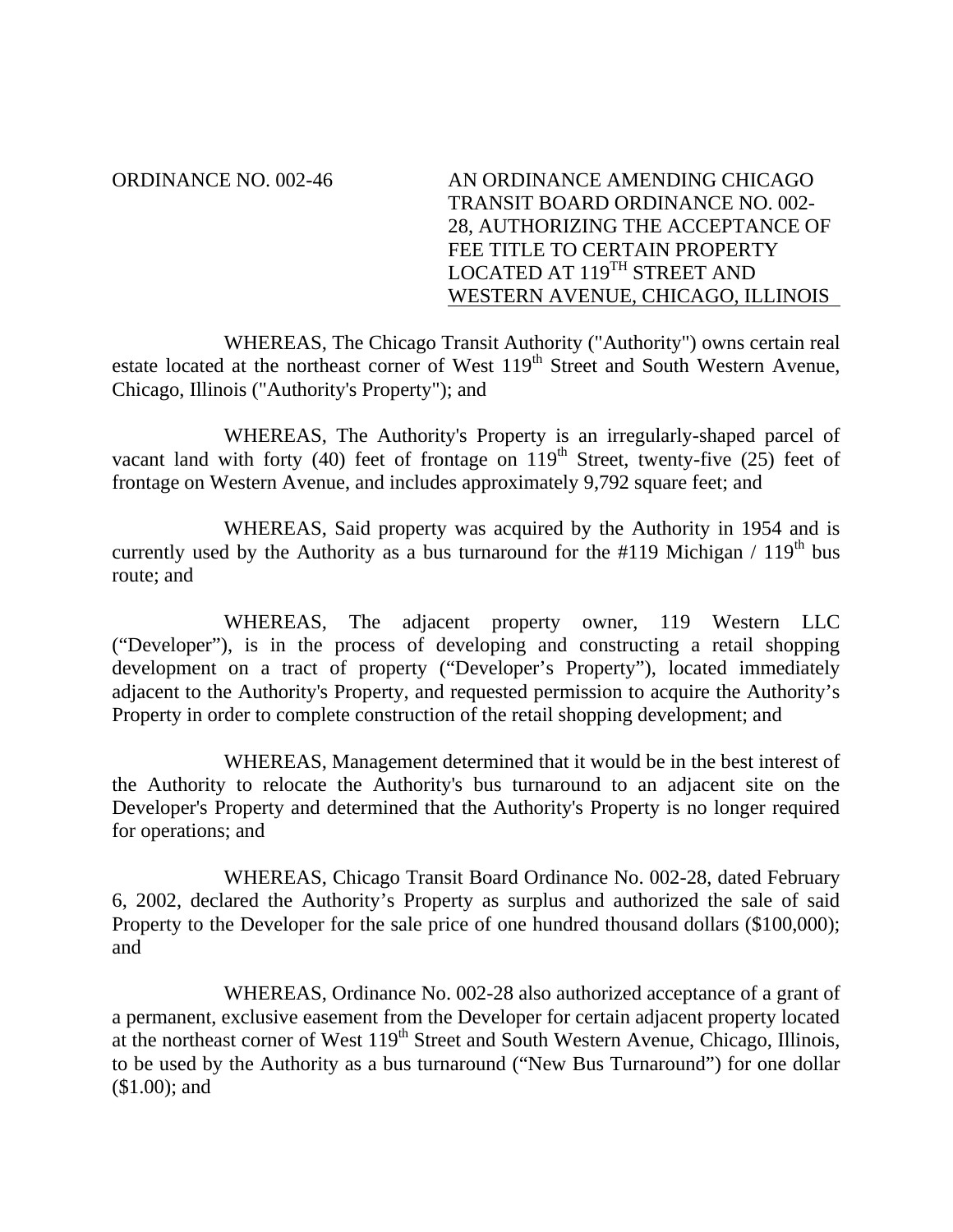ORDINANCE NO. 002-46  $(Continued) -2$ 

WHEREAS, The sale of the Authority's Property to the Developer and the grant of permanent easement to the Authority have not been completed; and

WHEREAS, The Developer and Authority staff are finalizing documents to effectuate the sale of the Authority's Property; and

WHEREAS, The Developer recently contacted the Authority and requested permission to convey fee title, rather than a permanent easement, to the Authority for the New Bus Turnaround for one dollar (\$1.00); and

WHEREAS, Acceptance of fee title, rather than a permanent easement, for the New Bus Turnaround would provide the Authority with a superior real estate interest in the property, at no cost to the Authority; and

WHEREAS, In the event that the New Bus Turnaround is no longer required for operations and declared as surplus and eligible for sale by the Transit Board in the future, the Authority would retain all monies generated as a result of the sale of the property; now, therefore:

## BE IT ORDAINED BY THE CHICAGO TRANSIT BOARD OF THE CHICAGO TRANSIT AUTHORITY:

SECTION 1. That the Chicago Transit Board of the Chicago Transit Authority hereby approves the acquisition of the fee simple interest in property located at the northeast corner of West 119<sup>th</sup> Street and South Western Avenue, Chicago, Illinois, legally described on Exhibit A and depicted on Exhibit B, for the amount of one dollar (\$1.00).

SECTION 2. That Chicago Transit Board Ordinance No. 002-28, dated February 6, 2002, which authorized acceptance of a grant of a permanent, exclusive easement from 119 Western LLC for certain property located at the northeast corner of West 119<sup>th</sup> Street and South Western Avenue, Chicago, Illinois, legally described on Exhibit A and depicted on Exhibit B, to be used by the Authority as a bus turnaround, for one dollar (\$1.00), is hereby amended.